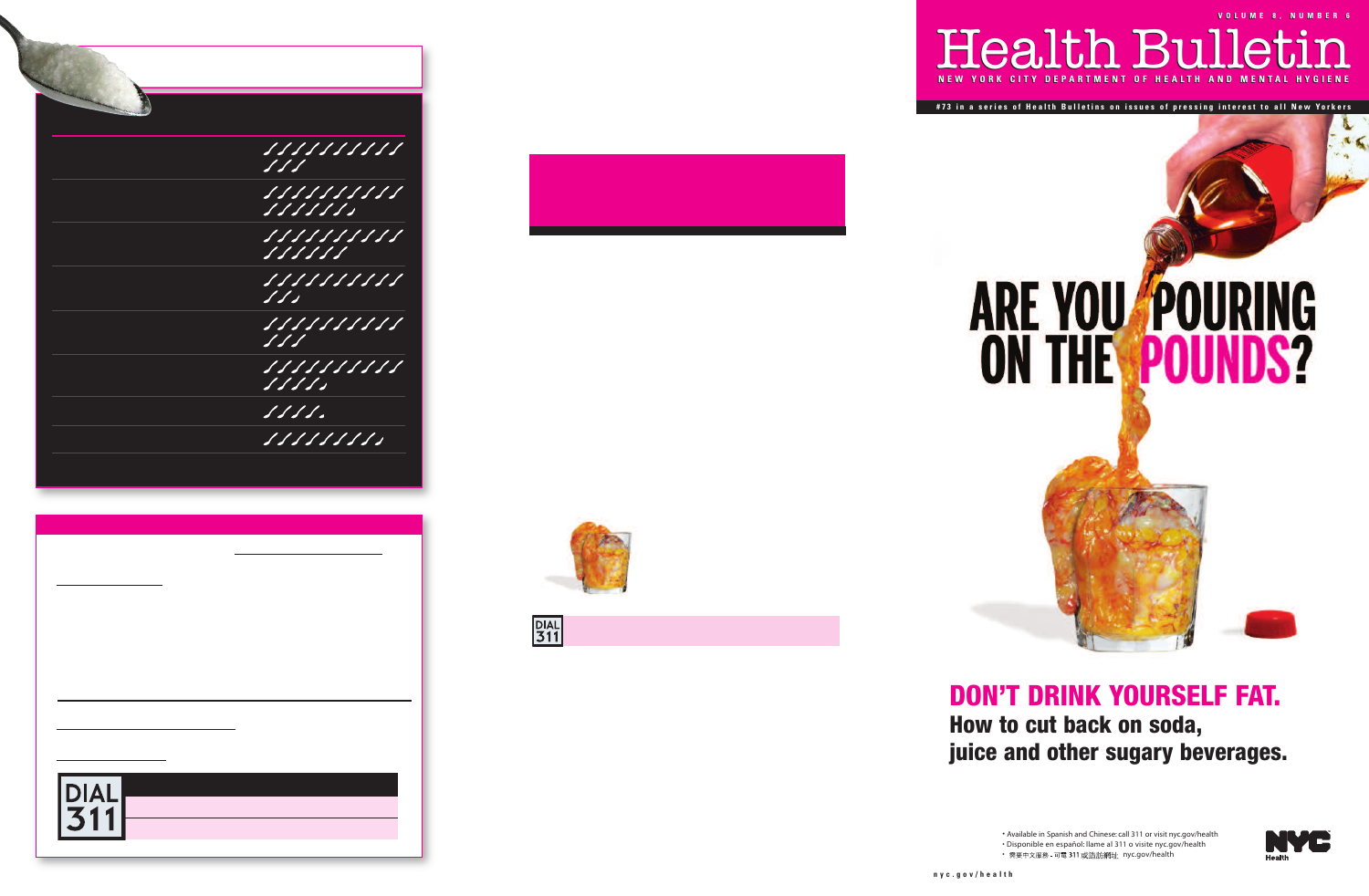### **Most of us consume too much sugar.**

- Sugar in sweetened drinks contains extra calories you don't need.
- The extra calories can lead to obesity and diabetes.
- Sugar is also bad for your teeth. It causes cavities in kids and adults.

## **I don't eat a lot of sweets but I still gain weight!**

**Are you pouring on the pounds? How much sugar do you** *drink***?**

- Americans consume 200 to 300 more calories each day than we did 30 years ago.
- Nearly half of these extra calories come from sugar-sweetened drinks.
- Teens who consume sugary beverages drink an average of 360 calories per day. Someone would have to walk about 70 city blocks to burn that many calories.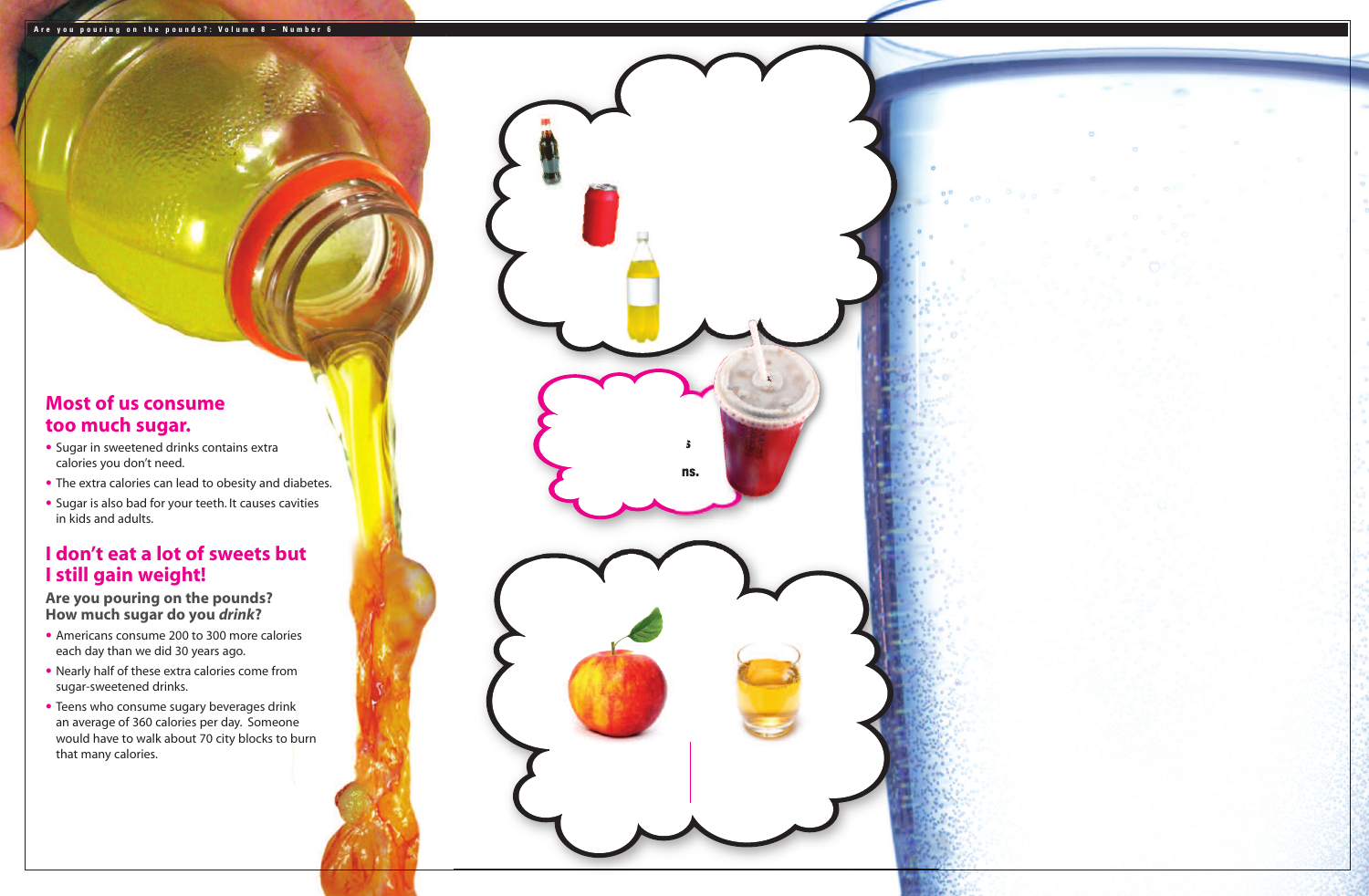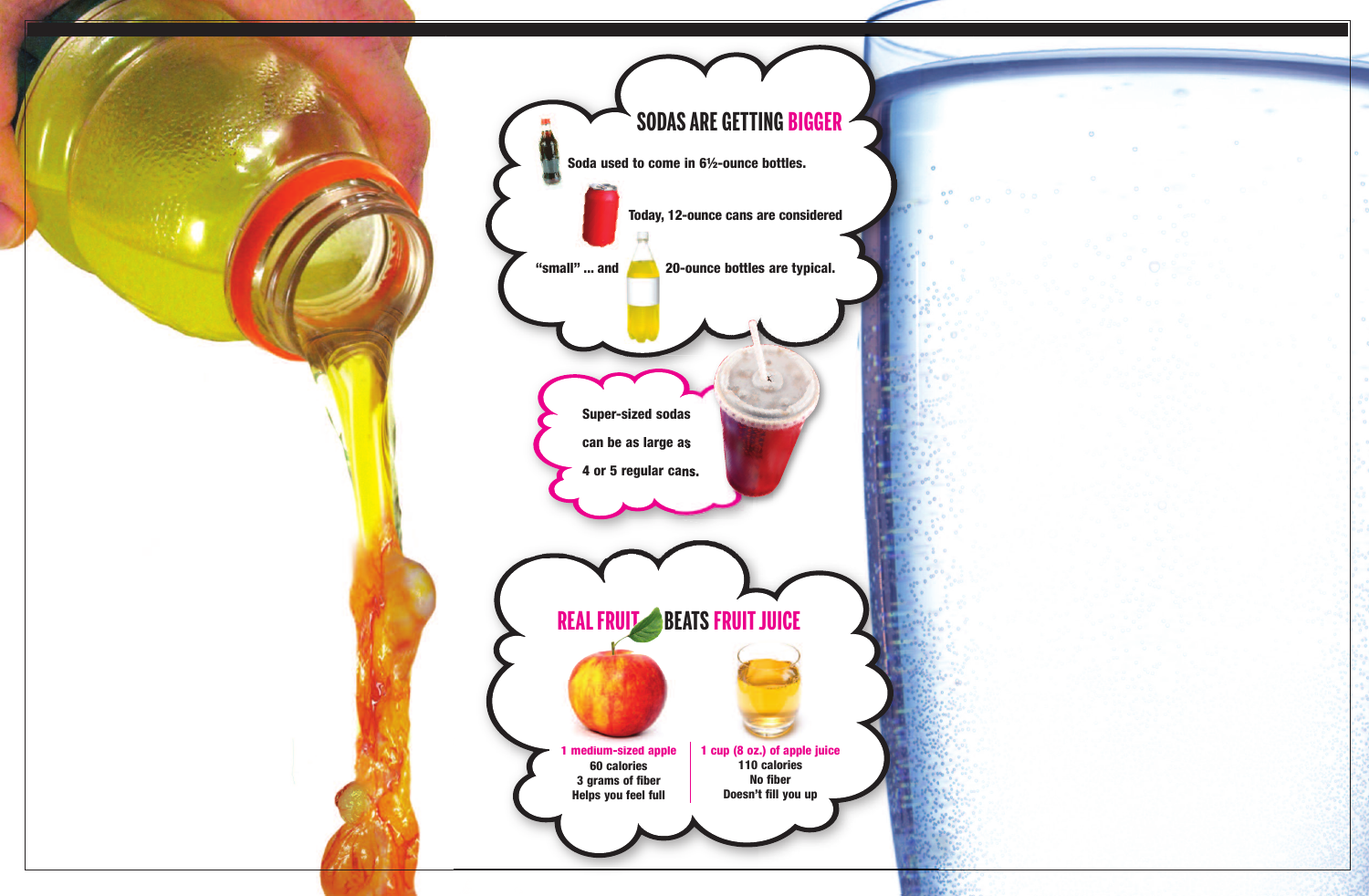## **Don't Drink Yourself Fat!**

**Go with water, seltzer or low-fat milk instead.**

#### **1. Drink plenty of water.**

- Nothing quenches thirst better than water.
- Water is naturally sugar-free and calorie-free.
- NYC water tastes as good as bottled water, or better and it's free. Get your fill!
- If you crave fizz, try seltzer.

#### **2. Choose fat-free or 1% milk.**

- Fat-free and 1% milk have all the protein, calcium, vitamins and other nutrients of whole milk, with fewer calories and less fat. Unlike sugary drinks, milk is good for your bones!
- Almost everyone over age 2 should drink fat-free or 1% instead of whole milk.
- If you prefer soy milk, choose low-fat, light or unflavored.

#### **3. Switch from juice to whole fruit.**

- Most kids get too much juice and too little fruit.
- Fruit juice isn't as healthful as most people think. It's loaded with calories.
- Whole fruit has fewer calories, and unlike juice, it has fiber. Fiber helps keep you healthy. It also helps you feel full.
- Don't waste money on punch and fruit-flavored drinks. These are just flavored sugar water.

#### **4. Skip sports drinks and "energy" drinks.**

- Most are high in sugar and low in nutrients, and energy drinks are loaded with caffeine.
- Water is all you need to stay hydrated, even while exercising.

#### **5. Watch out for coffee and tea drinks and shakes.**

- Check calories on the menu boards *(see chart)*. You'll probably be surprised by how many calories are in popular drinks.
- If you drink coffee or tea, order it plain (practically calorie-free) and lightly flavor it yourself.

#### **6. Downsize!**

- If you do have a sugar-sweetened drink, cut calories and save money by ordering a "small" instead of a "large."
- Cut portion sizes by using small, 6-ounce glasses.
- If you do drink juice, add some water or seltzer to cut calories (and make it last longer).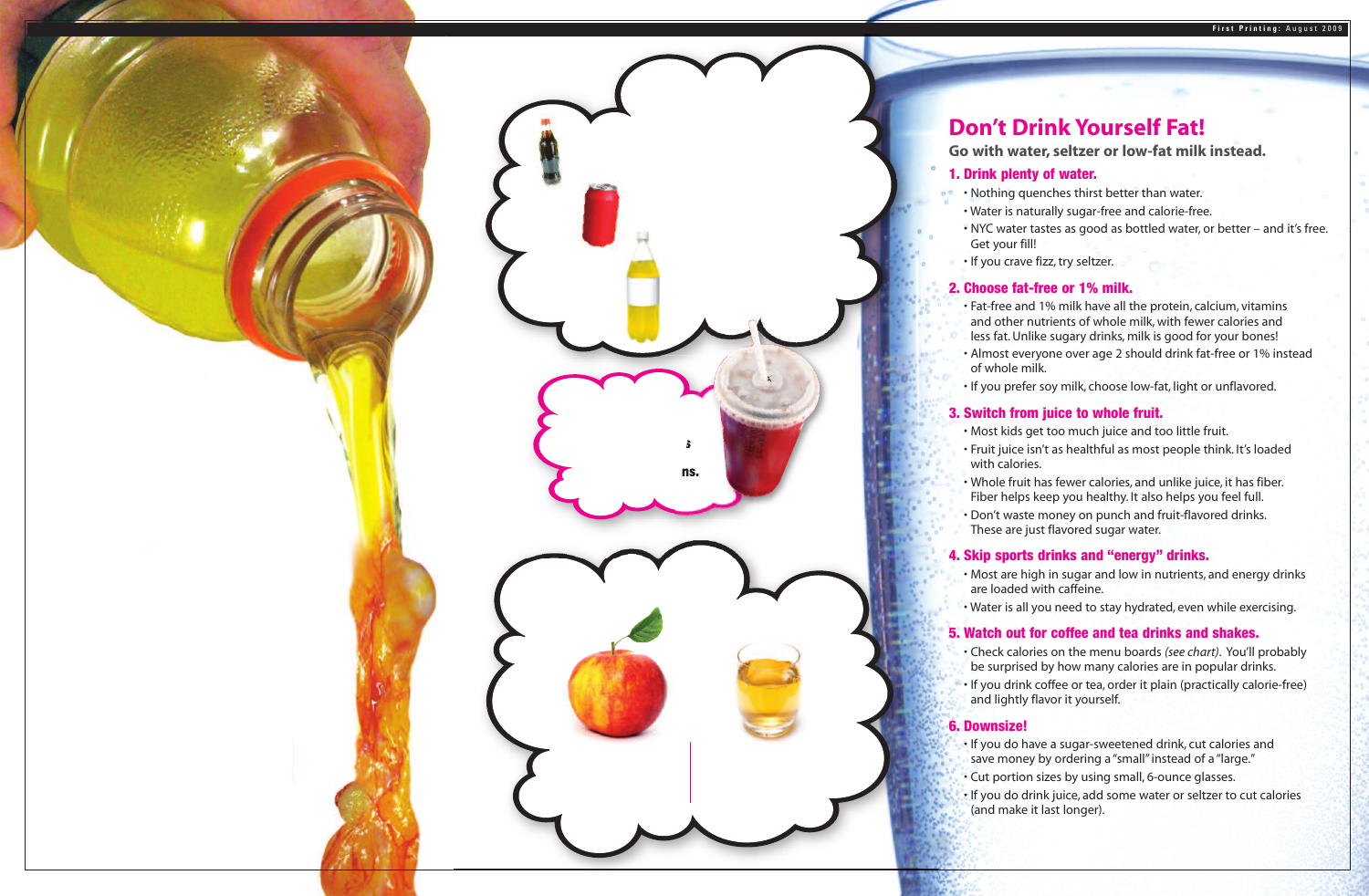## **ARE YOU POURING ON THE POUNDS?**

| <b>Drink</b>                                 | <b>Number of</b><br><b>Calories</b> | <b>Teaspoons of Sugar</b>                              |
|----------------------------------------------|-------------------------------------|--------------------------------------------------------|
| <b>Iced White Chocolate</b><br>Mocha (16 oz) | 340                                 | 1 1 1 1 1 1 1 1 1 1<br>$\mathcal{S}$ of $\mathcal{S}'$ |
| Cola (20 oz)                                 | 250                                 | S S S S S S S                                          |
| Lemon Lime Soda<br>$(20 \text{ oz})$         | 240                                 | <u>888888888</u><br><u>SSSSSS</u>                      |
| Orange Delight Drink<br>(16 oz)              | 225                                 | $\int \int \int$                                       |
| 100% Apple Juice<br>(16 oz)                  | 220                                 | 1111111111<br>$\sqrt{11}$                              |
| <b>Lemon Flavored Iced</b><br>Tea (20 oz)    | 210                                 |                                                        |
| Café Latte (16 oz)                           | 190                                 | S S S S o                                              |
| Sports Drink (20 oz)                         | 120                                 |                                                        |
| Water, Seltzer (20 oz)                       | 0                                   | 0                                                      |

#### **More Information and Help**

- **• New York City Health Department: [www.nyc.gov/health/obesity](http://www.nyc.gov/html/doh/html/cdp/cdp_pan.shtml)**
- **• Other Health Bulletins on healthier eating: available through [www.nyc.gov/health](http://www.nyc.gov/html/doh/html/home/home.shtml) or 311**
	- **#42: Control Your Cholesterol: Keep Your Heart Healthy**
	- **#50: High Blood Pressure: It's In Your Court**
	- **#51: How to Lose Weight: And Keep It Off**
	- **#52: NYC Water Get Your Fill**
	- **#72: Cut the Salt!**
- **• Centers for Disease Control and Prevention (tips to maintain healthy weight): [www.cdc.gov/nccdphp/dnpa/healthyweight/healthy\\_eating/drinks.htm](http://www.cdc.gov/healthyweight/healthy_eating/drinks.html)**
- **• U.S. Department of Health and Human Services (dietary guidelines): [www.health.gov/dietaryguidelines](http://www.health.gov/dietaryguidelines/)**
- **• U.S. Department of Agriculture (dietary guidelines): [www.mypyramid.gov](http://www.mypyramid.gov/)**



#### **For copies of any Health Bulletin**

All Health Bulletins are also available at **[nyc.gov/health](http://www.nyc.gov/html/doh/html/home/home.shtml)**

Visit **[nyc.gov/health/email](https://www.nyc.gov/portal/site/nycgov/menuitem.ce6bc138adfcc897070523102f8089a0/)** for a free e-mail subscription